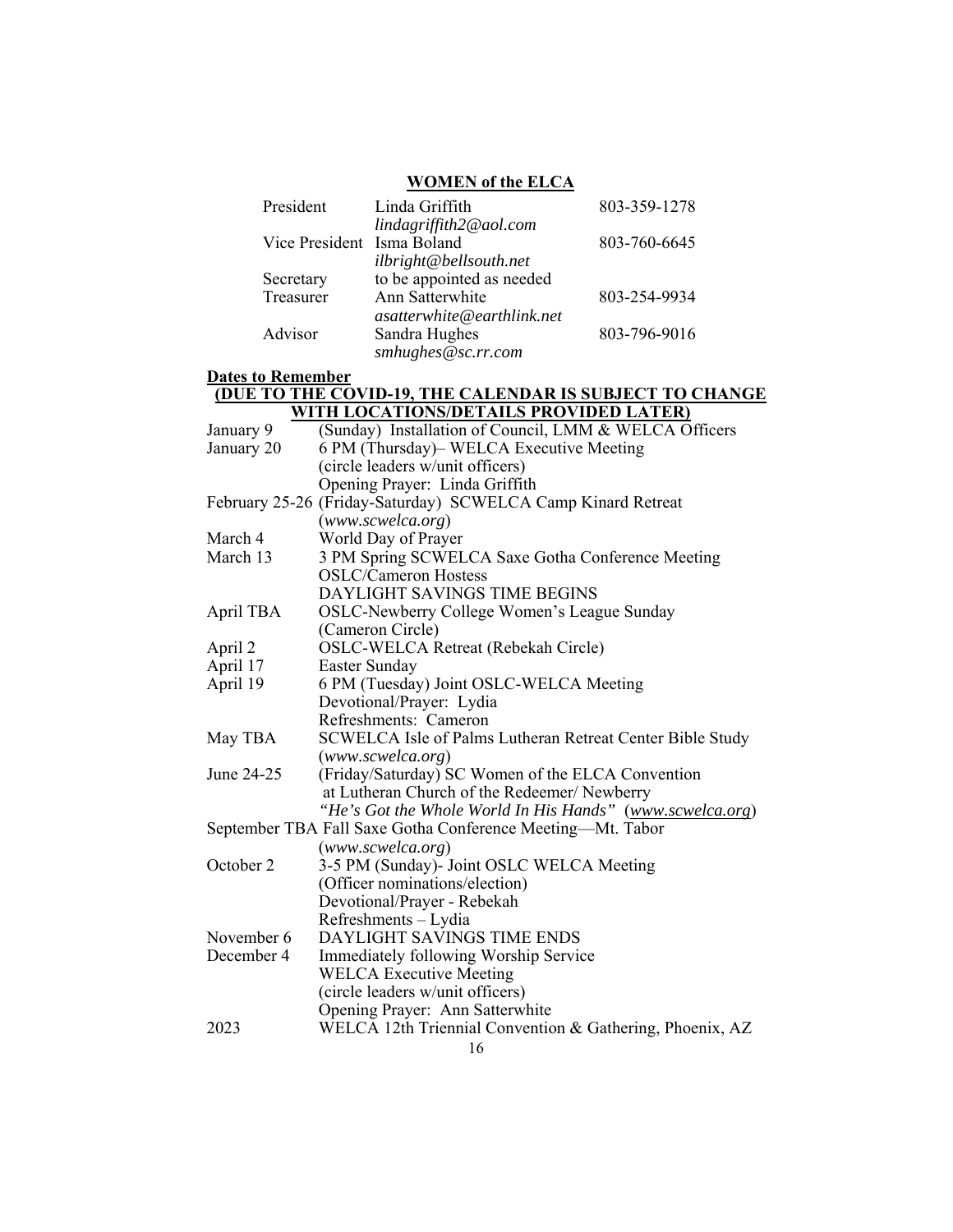# **CAMERON CIRCLE**

| 2nd Monday at 10 am at the church |                   |                  |
|-----------------------------------|-------------------|------------------|
| Leader                            | Isma Boland       | 803-760-6645     |
| Recorder                          | Isma Boland       | 803-760-6645     |
|                                   |                   |                  |
| <b>MONTH</b>                      | LEADER            | <b>HOSTESS</b>   |
| Jan                               | Isma Boland       | Isma Boland      |
| Feb                               | Elizabeth Shealy  | Elizabeth Shealy |
| Mar                               | Sue Drafts        | Sue Drafts       |
| Apr                               | Kay Black         | Kay Black        |
| May                               | ***Outing***      |                  |
| Sept                              | Isma Boland       | Isma Boland      |
| Oct                               | Elizabeth Shealy  | Elizabeth Shealy |
| Nov                               | <b>Sue Drafts</b> | Sue Drafts       |
| Dec                               | ***No Meeting***  |                  |

**Additional Members:** Sylvia Ford, Doris Wessinger

## **2022 COMMITTEE ASSIGNMENT: GROWTH**

This committee encompasses the education function of Women of the ELCA, focusing special attention on the total mission of the Church and the spiritual growth of every individual member. It specifically coordinates the **Women of the ELCA Sunday**, the **Newberry College Women's League Sunday**, **Nursery Monitors**, ordering **Spiritual Gifts** for confirmands and baptisms and the coordination and decoration of the **Christmas Tree** in the Fellowship Hall.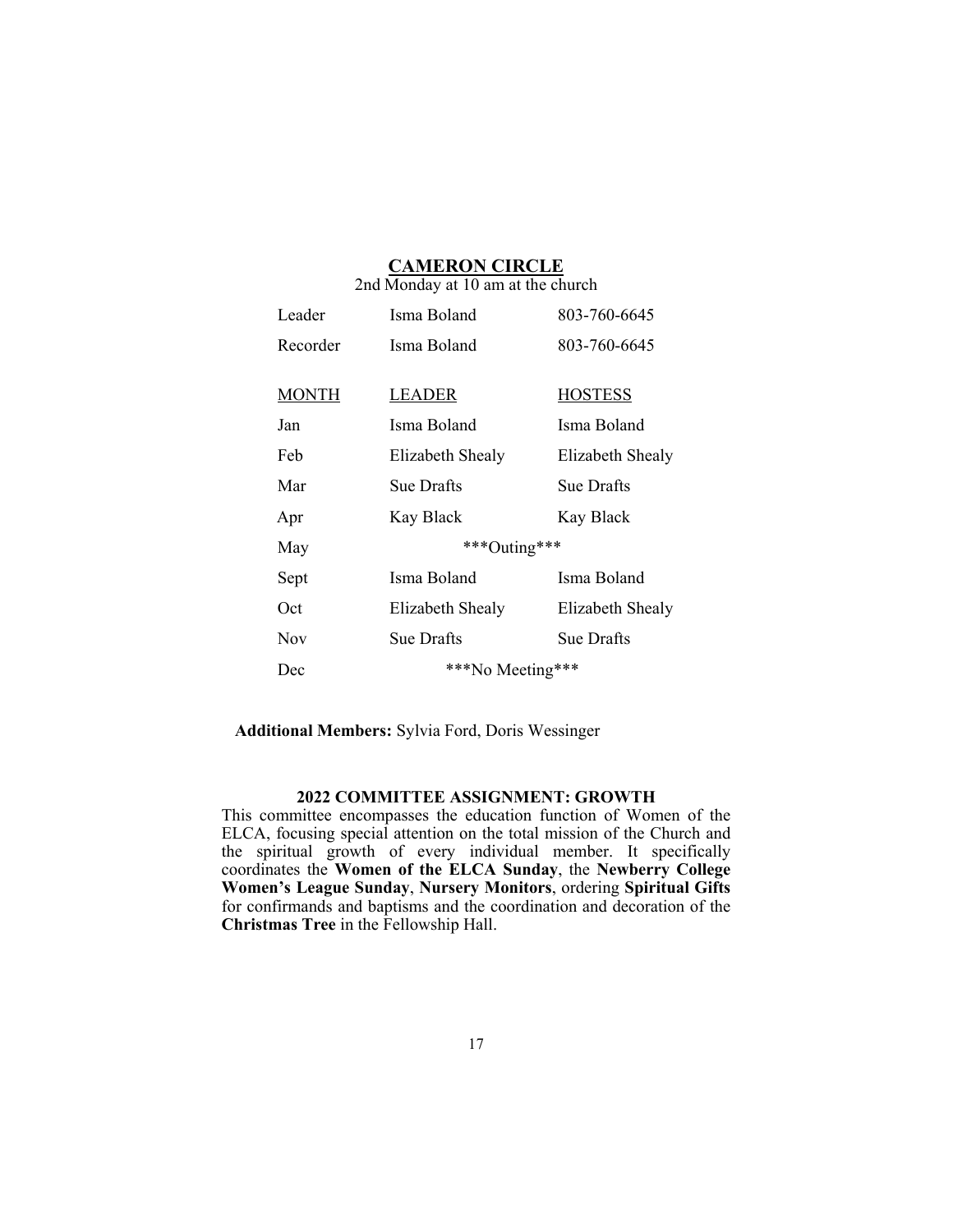# **LYDIA CIRCLE**

2nd Monday at 6 pm in a member's home

| Leader   | Caroline Raszewski    | 803-231-8642 |
|----------|-----------------------|--------------|
| Recorder | <b>Beverly Nivens</b> | 803-920-5695 |

| <b>MONTH</b> | LEADER                | <b>HOSTESS</b>        |
|--------------|-----------------------|-----------------------|
| Jan          | ****Eat Out****       |                       |
| Feb          | Ann Satterwhite       | Rebecca Fingerlin     |
| Mar          | Pam Hanfland          | Marie Lybrand         |
| Apr          | Marie Lybrand         | Pam Hanfland          |
| May          | Sallie Hutto          | Gail Marcum           |
| Sept         | Melanie Amick         | Ann Satterwhite       |
| Oct          | Rebecca Fingerlin     | <b>Beverly Nivens</b> |
| Nov          | <b>Beverly Nivens</b> | Sallie Hutto          |
| Dec          | **** Eat Out ****     |                       |

# **2022 COMMITTEE ASSIGNMENT: COMMUNITY**

It is the work of this committee to encourage and aid members of Women of the ELCA in ministering the love of Christ in our Church and the community. The committee will be responsible for the **Easter Egg Hunt**, **Social Event,** and securing a date and location for next year's **Bible Study/Retreat**.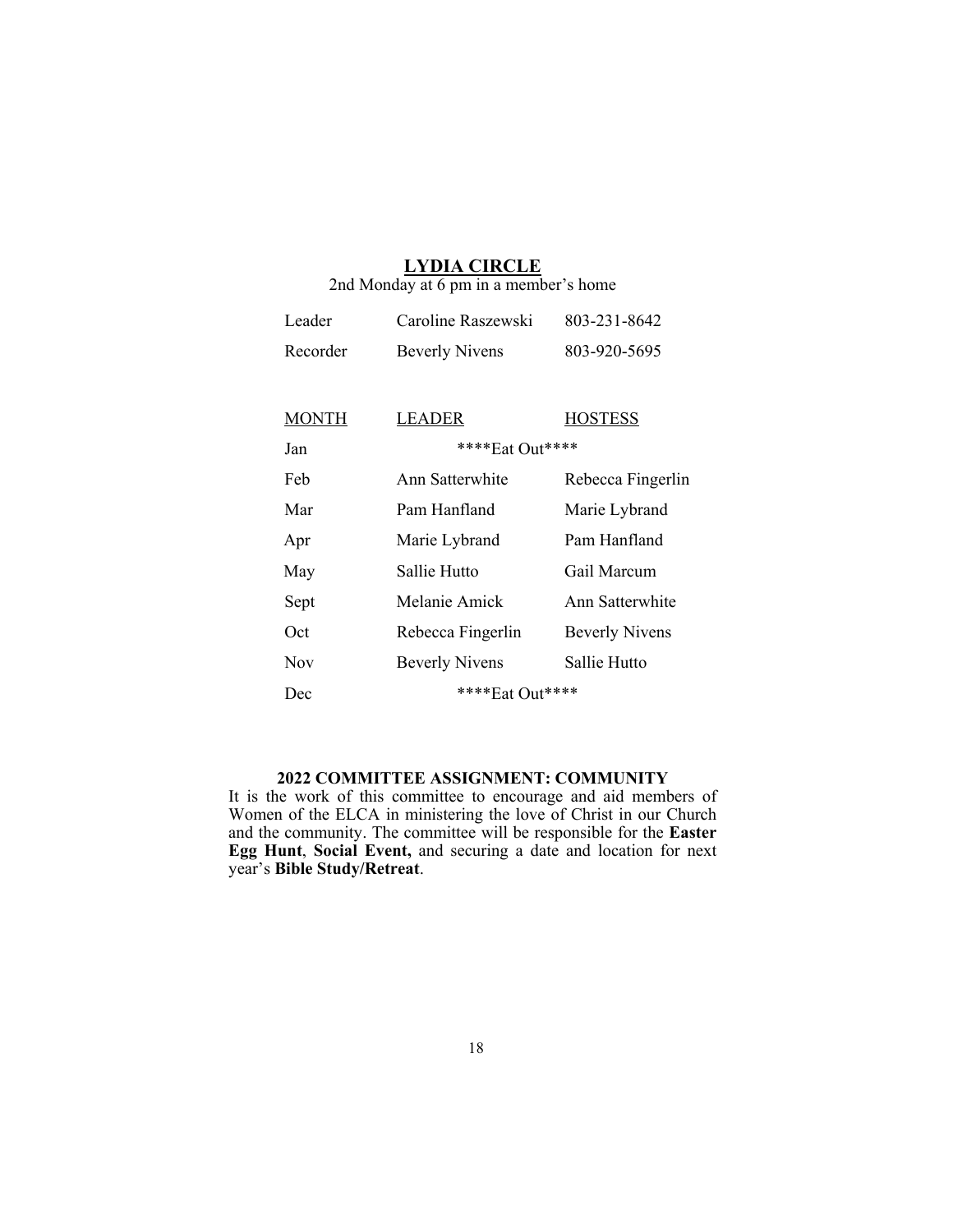#### **REBEKAH CIRCLE** 1st Monday at 10:30 am at the church

| Leader                     | Loleta Keitt   | 803-791-1144   |
|----------------------------|----------------|----------------|
| Recorder                   | Linda Griffith | 803-359-1278   |
| Treasurer                  | Linda Hill     | 803-794-4697   |
|                            |                |                |
| <b>MONTH</b>               | <b>LEADER</b>  | <b>HOSTESS</b> |
| Jan                        | Linda Hill     | Linda Hill     |
| Feb                        | Patsy Horton   | Patsy Horton   |
| Mar                        | Linda Griffith | Linda Griffith |
| Apr                        | Loleta Keitt   | Loleta Keitt   |
| May (outing)               | Linda Griffith | Linda Griffith |
| Sept                       | Sandra Hughes  | Sandra Hughes  |
| Oct                        | Sandra Hughes  | Brenda Tisdale |
| <b>Nov</b>                 | Loleta Keitt   | Loleta Keitt   |
| Dec (Christmas) Linda Hill |                | Linda Hill     |

#### **2022 COMMITTEE ASSIGNMENT: ACTION**

It shall be the duty of this committee to aid and carry out the work of Christian Service in the life of our congregation. It should provide opportunities for fellowship and service of deeds that show our love of Christ and to one another. The committee will be responsible for planning and implementing the **Bible Study/Retreat**, coordinating the **Hospitality** Committee Groups and **Service Project**.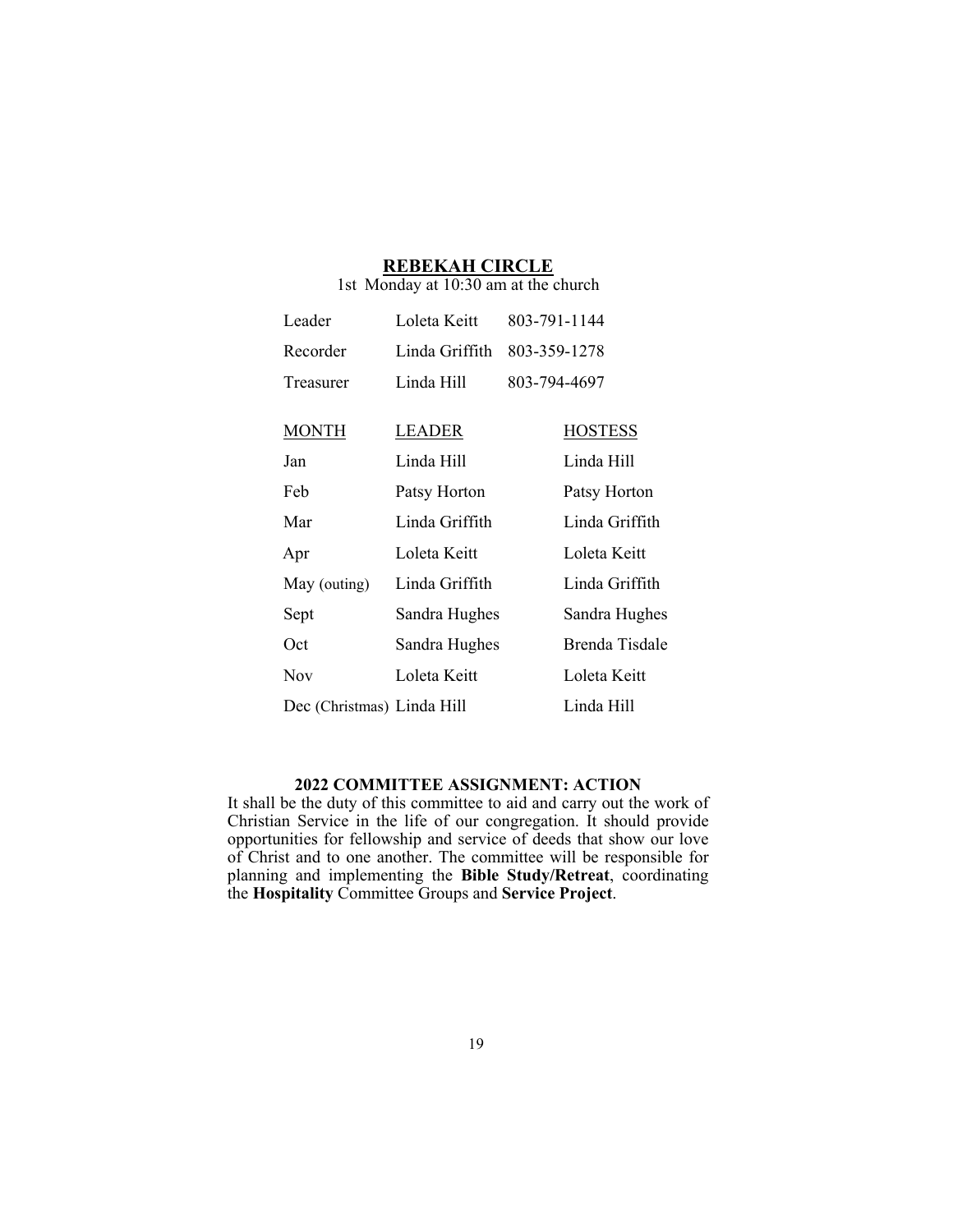#### **2022 HOSPITALITY TEAMS (REBEKAH CIRCLE)**

### **COORDINATORS:** Linda Hill (803-794-4697 H/803-465-0558 C) Linda Griffith (803-359-1278 H/803-920-3975 C)

#### **Group I**

#### **Linda Hill, Leader (803-794-4697/803-465-0558)**

Isma Boland (803-760-6645) Linda Crapps (803-359-4634) Sylvia Ford (803-791-5649) Pam Hanfland (803-348-2820) Sandra Hughes (803-796-9016/803-622-6191) Melba Murphy (803-794-0264) Brenda Tisdale (803-271-6685) Doris Wessinger (803-794-7486)

#### **Group II**

**Patsy Horton, Leader (803-957-6909/803-608-2642)**  Kay Black (803-794-7391) Beth Cleland (803-794-3070) Sue Drafts (803-794-6918) Marie Lybrand (803-791-1835/803-397-0503) Caroline Raszewski (803-231-8642) Ann Satterwhite (803-254-9934/803-530-6249) Elizabeth Shealy (803-794-3352)

#### **Group III**

#### **Linda Griffith, Leader (803-359-1278/803-920-3975)**

Jeannie Chapman (803-794-7742/803-760-0369) Kelly Heid (803-312-2706) Loleta Keitt (803-791-1144/803-413-0609) Gail Marcum (803-397-9272) Ruth and Charles Nicholson (803-791-4306) Beverly Nivens (803-920-5695)